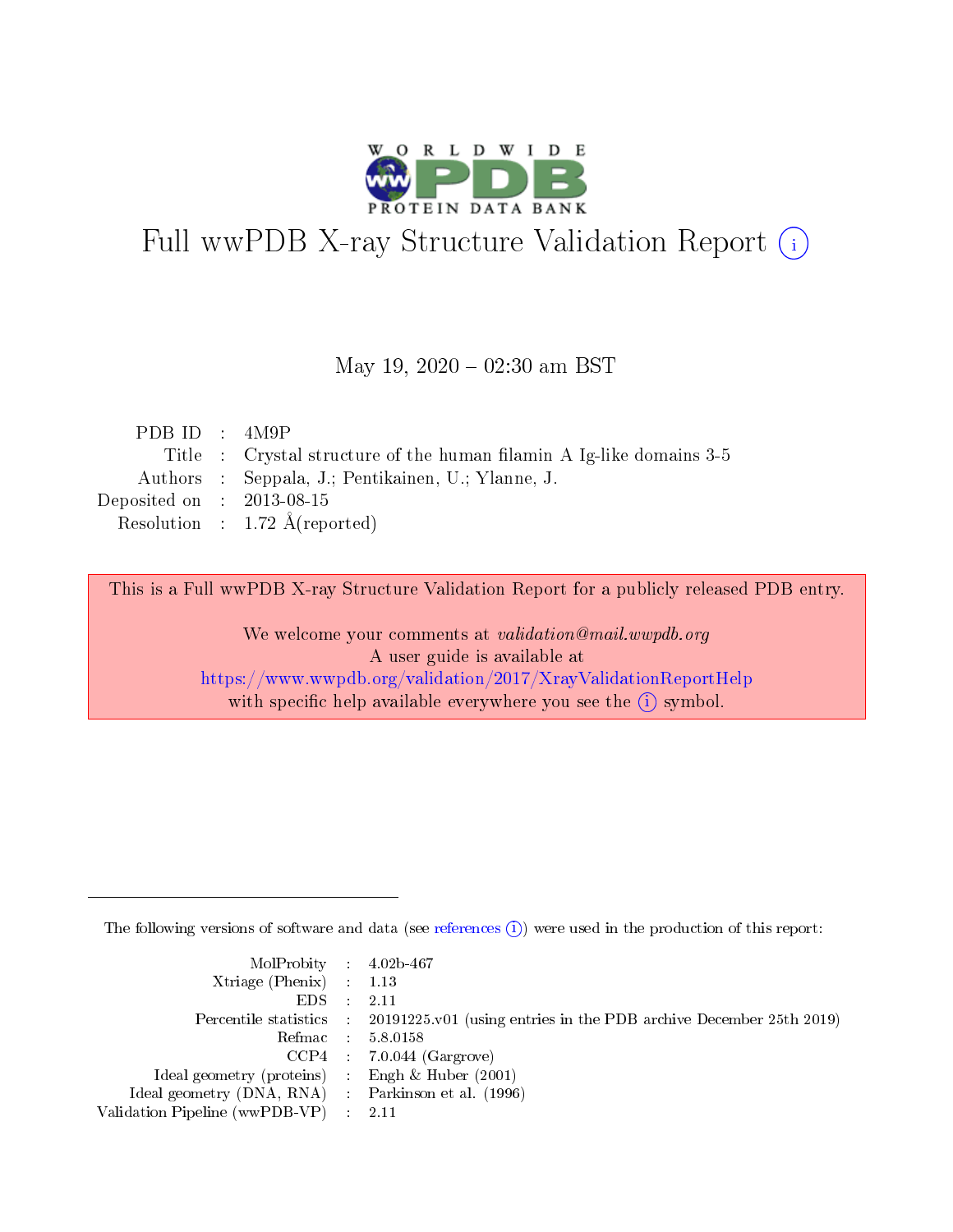# 1 [O](https://www.wwpdb.org/validation/2017/XrayValidationReportHelp#overall_quality)verall quality at a glance  $(i)$

The following experimental techniques were used to determine the structure: X-RAY DIFFRACTION

The reported resolution of this entry is 1.72 Å.

Percentile scores (ranging between 0-100) for global validation metrics of the entry are shown in the following graphic. The table shows the number of entries on which the scores are based.



| Metric                | Whole archive<br>$(\#\mathrm{Entries})$ | <b>Similar resolution</b><br>(#Entries, resolution range(Å)) |
|-----------------------|-----------------------------------------|--------------------------------------------------------------|
| $R_{free}$            | 130704                                  | $5722(1.74-1.70)$                                            |
| Clashscore            | 141614                                  | $6152(1.74-1.70)$                                            |
| Ramachandran outliers | 138981                                  | $6051(1.74-1.70)$                                            |
| Sidechain outliers    | 138945                                  | $6051(1.74-1.70)$                                            |
| RSRZ outliers         | 127900                                  | $5629(1.74-1.70)$                                            |

The table below summarises the geometric issues observed across the polymeric chains and their fit to the electron density. The red, orange, yellow and green segments on the lower bar indicate the fraction of residues that contain outliers for  $>=3, 2, 1$  and 0 types of geometric quality criteria respectively. A grey segment represents the fraction of residues that are not modelled. The numeric value for each fraction is indicated below the corresponding segment, with a dot representing fractions  $\epsilon=5\%$  The upper red bar (where present) indicates the fraction of residues that have poor fit to the electron density. The numeric value is given above the bar.

| Mol | $\cap$ hain | Length | Quality of chain |    |           |  |  |  |
|-----|-------------|--------|------------------|----|-----------|--|--|--|
|     |             |        | 2%               |    |           |  |  |  |
|     |             | 291    | 91%              | 8% | $\bullet$ |  |  |  |

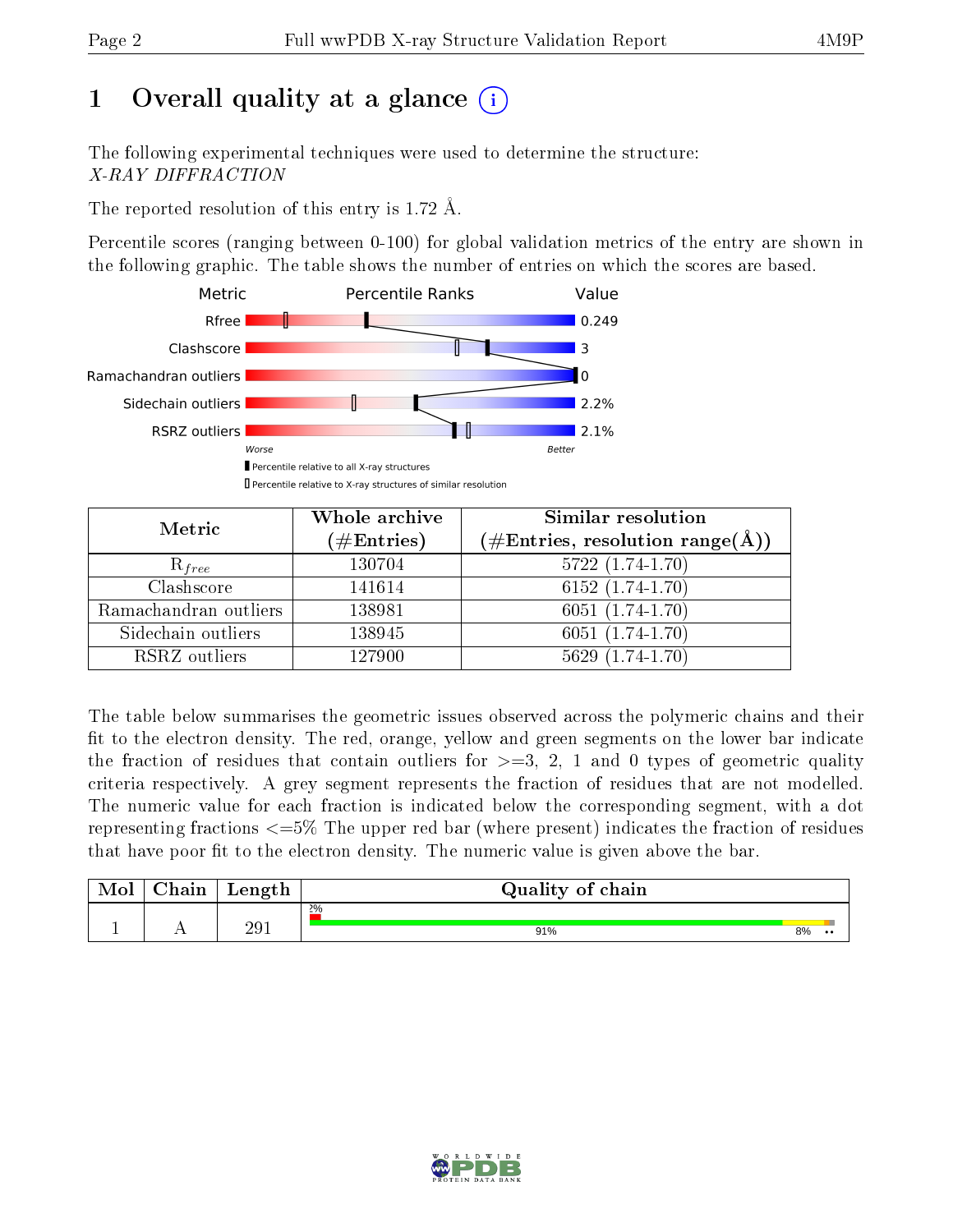## 2 Entry composition (i)

There are 2 unique types of molecules in this entry. The entry contains 2391 atoms, of which 0 are hydrogens and 0 are deuteriums.

In the tables below, the ZeroOcc column contains the number of atoms modelled with zero occupancy, the AltConf column contains the number of residues with at least one atom in alternate conformation and the Trace column contains the number of residues modelled with at most 2 atoms.

Molecule 1 is a protein called Filamin-A.

| Mol | $\perp$ Chain $\perp$ | $^\shortparallel$ Residues | Atoms                   |      |     |     |  | $\text{ZeroOcc} \mid \text{AltConf} \mid \text{Trace}$ |  |
|-----|-----------------------|----------------------------|-------------------------|------|-----|-----|--|--------------------------------------------------------|--|
|     |                       | 289                        | $\rm Total$<br>$2173\,$ | 1361 | 384 | 415 |  |                                                        |  |

There are 2 discrepancies between the modelled and reference sequences:

| Chain | Residue | $\perp$ Modelled | Actual | Comment        | <b>Reference</b> |
|-------|---------|------------------|--------|----------------|------------------|
|       | 476     | ${\rm SER}$      |        | EXPRESSION TAG | UNP P21333       |
|       |         | MET              |        | EXPRESSION TAG | UNP P21333       |

• Molecule 2 is water.

|  | $Mol$   Chain   Residues | Atoms | $ZeroOcc$   AltConf |
|--|--------------------------|-------|---------------------|
|  |                          | Fotal |                     |

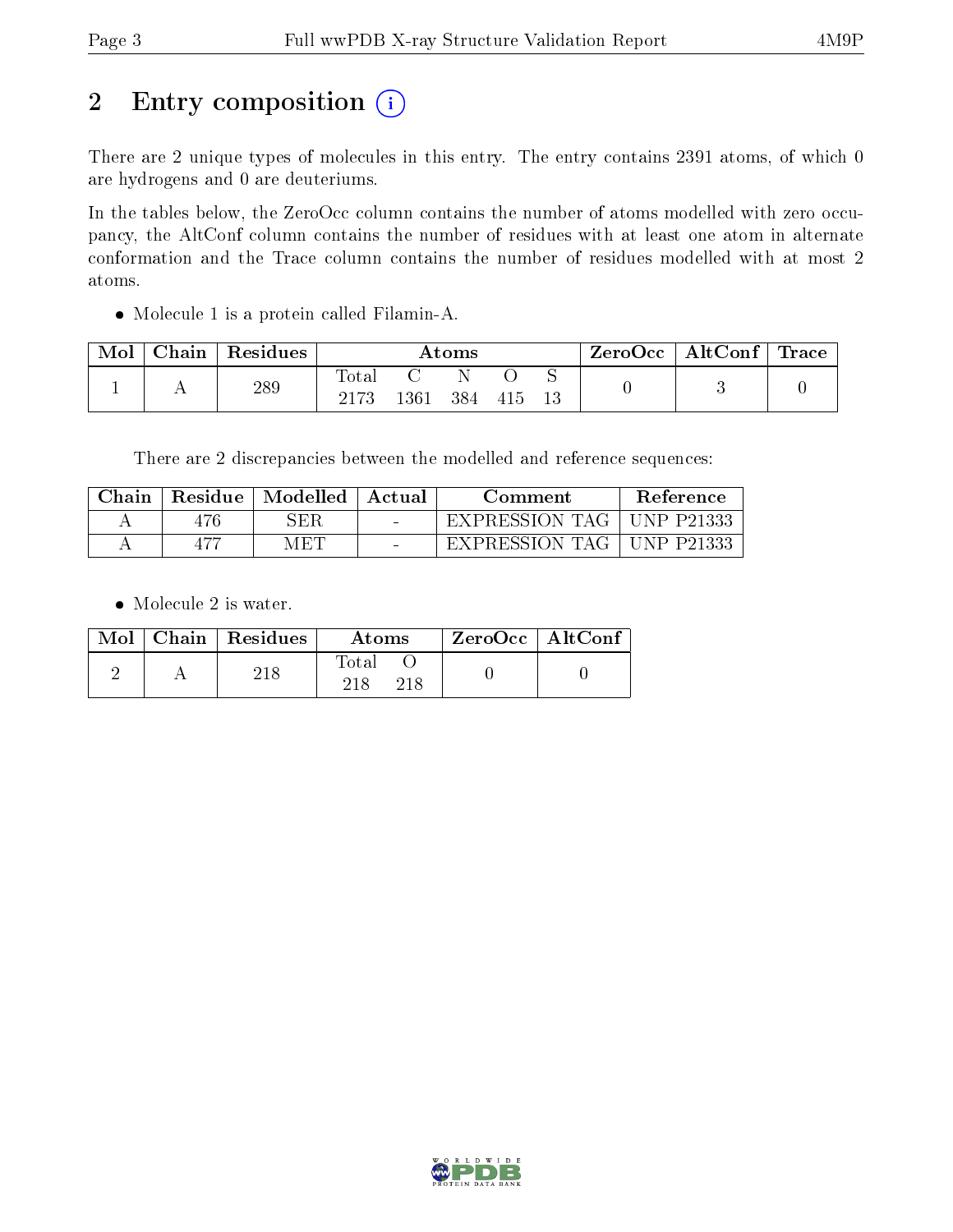## 3 Residue-property plots  $(i)$

These plots are drawn for all protein, RNA and DNA chains in the entry. The first graphic for a chain summarises the proportions of the various outlier classes displayed in the second graphic. The second graphic shows the sequence view annotated by issues in geometry and electron density. Residues are color-coded according to the number of geometric quality criteria for which they contain at least one outlier: green  $= 0$ , yellow  $= 1$ , orange  $= 2$  and red  $= 3$  or more. A red dot above a residue indicates a poor fit to the electron density (RSRZ  $> 2$ ). Stretches of 2 or more consecutive residues without any outlier are shown as a green connector. Residues present in the sample, but not in the model, are shown in grey.



• Molecule 1: Filamin-A

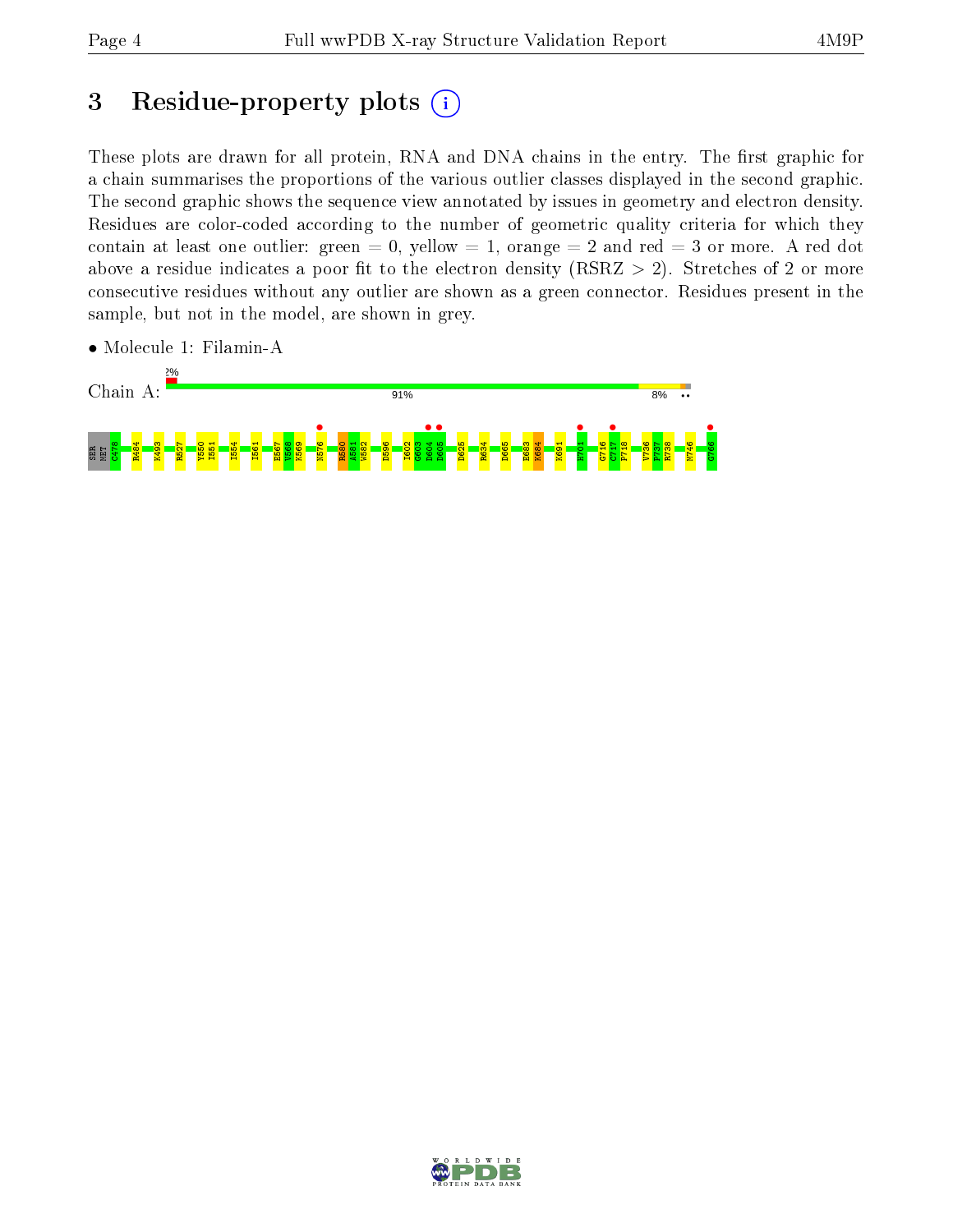# 4 Data and refinement statistics  $(i)$

| Property                                                             | Value                                                    | Source     |
|----------------------------------------------------------------------|----------------------------------------------------------|------------|
| $\overline{\text{Space}}$ group                                      | $P_65$                                                   | Depositor  |
| Cell constants                                                       | $63.04\text{\AA}$<br>$136.60\text{\AA}$<br>63.04Å        |            |
| a, b, c, $\alpha$ , $\beta$ , $\gamma$                               | $90.00^\circ$<br>$90.00^\circ$<br>$120.00^{\circ}$       | Depositor  |
| Resolution $(A)$                                                     | 42.65<br>$-1.72$                                         | Depositor  |
|                                                                      | 42.65<br>$-1.72$                                         | <b>EDS</b> |
| % Data completeness                                                  | $99.7(42.65-1.72)$                                       | Depositor  |
| (in resolution range)                                                | 99.7 (42.65-1.72)                                        | <b>EDS</b> |
| $R_{merge}$                                                          | 0.09                                                     | Depositor  |
| $\mathrm{R}_{sym}$                                                   | 0.10                                                     | Depositor  |
| $\langle I/\sigma(I) \rangle$ <sup>1</sup>                           | 2.81 (at $1.72\text{\AA}$ )                              | Xtriage    |
| Refinement program                                                   | $\overline{\text{REFMAC}\text{refmac}\_\text{5}.7.0032}$ | Depositor  |
|                                                                      | $\overline{0.199}$ ,<br>0.243                            | Depositor  |
| $R, R_{free}$                                                        | 0.249<br>0.204<br>$\ddot{\phantom{a}}$                   | DCC        |
| $R_{free}$ test set                                                  | 1624 reflections $(5.00\%)$                              | wwPDB-VP   |
| Wilson B-factor $(A^2)$                                              | $19.2\,$                                                 | Xtriage    |
| Anisotropy                                                           | 0.067                                                    | Xtriage    |
| Bulk solvent $k_{sol}(e/\mathring{A}^3)$ , $B_{sol}(\mathring{A}^2)$ | $0.33$ , $33.8$                                          | <b>EDS</b> |
| L-test for twinning <sup>2</sup>                                     | $< L >$ = 0.47, $< L2 >$ = 0.30                          | Xtriage    |
| Estimated twinning fraction                                          | $0.073$ for h,-h-k,-l                                    | Xtriage    |
| $F_o, F_c$ correlation                                               | 0.94                                                     | <b>EDS</b> |
| Total number of atoms                                                | 2391                                                     | wwPDB-VP   |
| Average B, all atoms $(A^2)$                                         | 22.0                                                     | wwPDB-VP   |

Xtriage's analysis on translational NCS is as follows: The largest off-origin peak in the Patterson function is  $7.65\%$  of the height of the origin peak. No significant pseudotranslation is detected.

<sup>&</sup>lt;sup>2</sup>Theoretical values of  $\langle |L| \rangle$ ,  $\langle L^2 \rangle$  for acentric reflections are 0.5, 0.333 respectively for untwinned datasets, and 0.375, 0.2 for perfectly twinned datasets.



<span id="page-4-1"></span><span id="page-4-0"></span><sup>1</sup> Intensities estimated from amplitudes.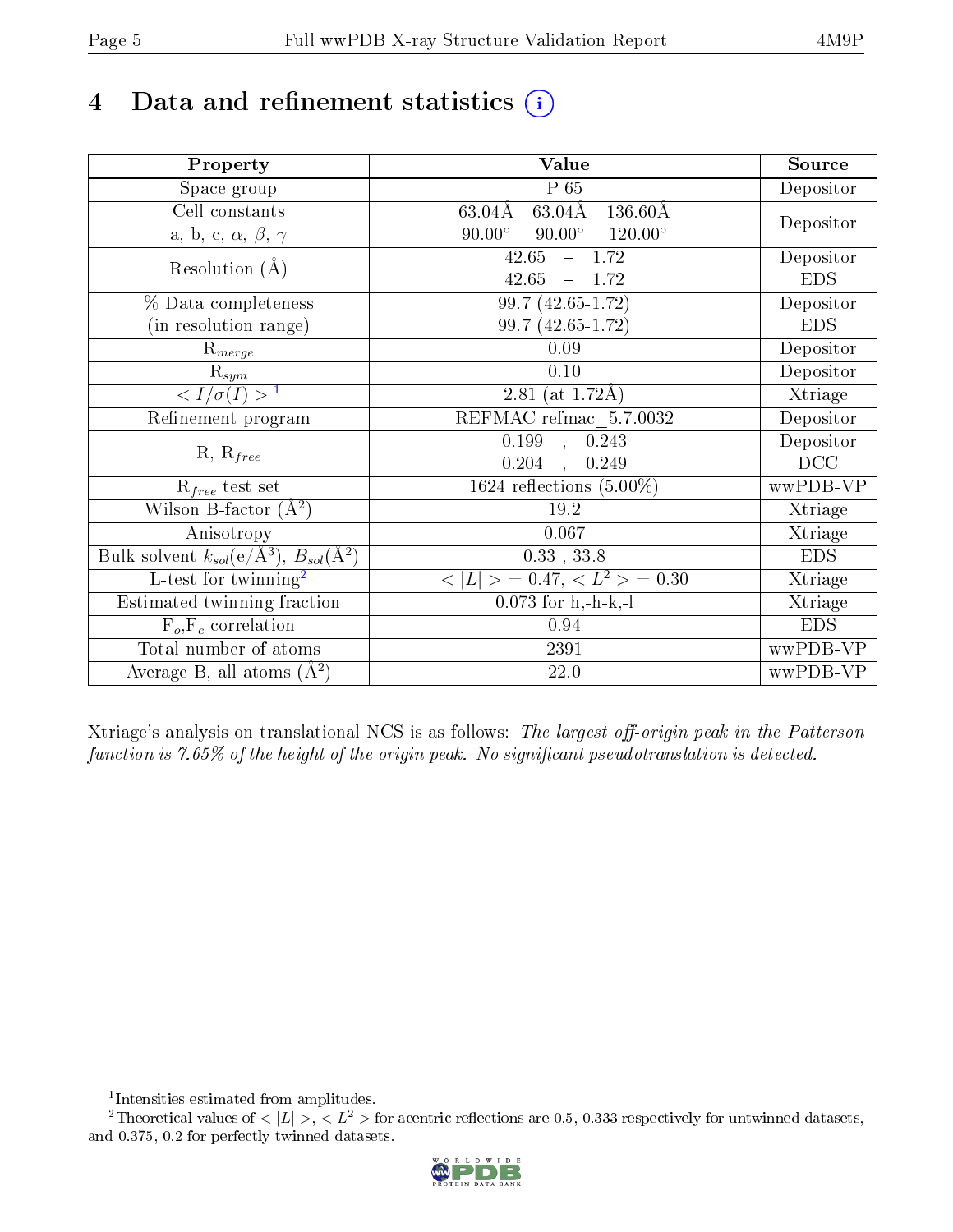# 5 Model quality  $(i)$

### 5.1 Standard geometry  $(i)$

The Z score for a bond length (or angle) is the number of standard deviations the observed value is removed from the expected value. A bond length (or angle) with  $|Z| > 5$  is considered an outlier worth inspection. RMSZ is the root-mean-square of all Z scores of the bond lengths (or angles).

| Mol | Chain |      | Bond lengths       | Bond angles |                    |  |
|-----|-------|------|--------------------|-------------|--------------------|--|
|     |       | RMSZ | $\# Z  > 5$        | RMSZ        | # $ Z  > 5$        |  |
|     |       | 0.99 | $1/2231$ $(0.0\%)$ | 1.03        | $5/3021$ $(0.2\%)$ |  |

All (1) bond length outliers are listed below:

|  |  | $\mathcal{N}$ Mol $\mid$ Chain $\mid$ Res $\mid$ Type $\mid$ Atoms $\mid$ Z $\mid$ | $\Box$ Observed $(\overline{A})$ $\Box$ Ideal( $\overline{A}$ ) |  |
|--|--|------------------------------------------------------------------------------------|-----------------------------------------------------------------|--|
|  |  | 665   ASP   CB-CG   $5.08$                                                         | 1.62                                                            |  |

All (5) bond angle outliers are listed below:

| Mol | Chain | Res | Type       | Atoms        | Z    | Observed $(°)$ | Ideal $(^\circ)$ |
|-----|-------|-----|------------|--------------|------|----------------|------------------|
|     |       | 527 | $\rm{ARG}$ | NE-CZ-NH1    | 6.68 | 123.64         | 120.30           |
|     |       | 665 | A SP       | $CB-CG-OD1$  | 5.94 | 123.65         | 118.30           |
|     |       | 625 | A SP       | $CB-CG-OD1$  | 5.44 | 123.19         | 118.30           |
|     |       | 580 | ARG        | $NE- CZ-NH1$ | 5.41 | 123.00         | 120.30           |
|     |       | 484 | ARG        | NE-CZ-NH1    | 5.23 | 122.91         | 120.30           |

There are no chirality outliers.

There are no planarity outliers.

### $5.2$  Too-close contacts  $(i)$

In the following table, the Non-H and H(model) columns list the number of non-hydrogen atoms and hydrogen atoms in the chain respectively. The H(added) column lists the number of hydrogen atoms added and optimized by MolProbity. The Clashes column lists the number of clashes within the asymmetric unit, whereas Symm-Clashes lists symmetry related clashes.

| Mol |      |      | Chain   Non-H   $H(model)$   $H(added)$   Clashes   Symm-Clashes |
|-----|------|------|------------------------------------------------------------------|
|     | 2173 |      |                                                                  |
|     |      |      |                                                                  |
|     |      | 2136 |                                                                  |

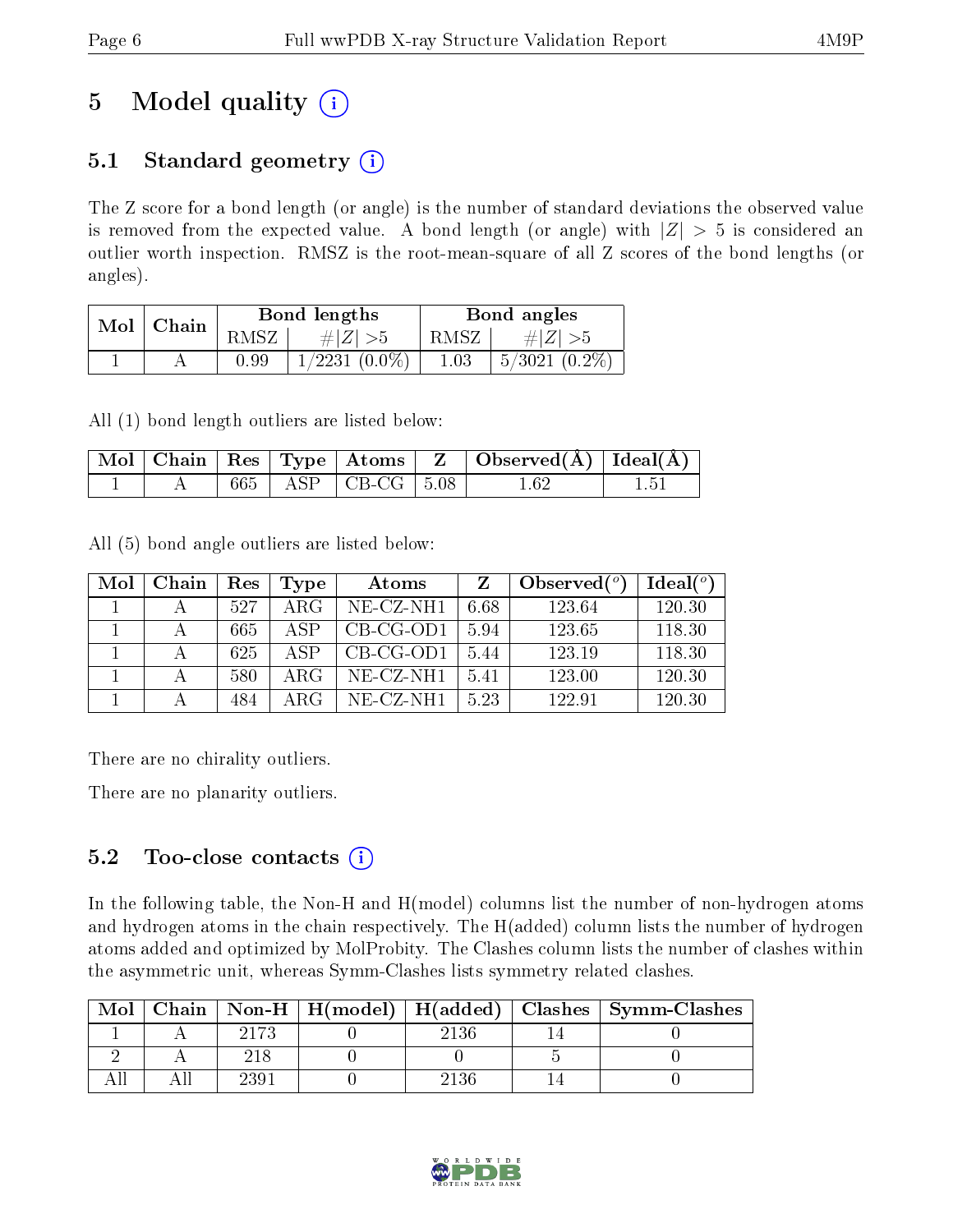The all-atom clashscore is defined as the number of clashes found per 1000 atoms (including hydrogen atoms). The all-atom clashscore for this structure is 3.

All (14) close contacts within the same asymmetric unit are listed below, sorted by their clash magnitude.

| Atom-1                    | Atom-2                       | Interatomic      | Clash         |
|---------------------------|------------------------------|------------------|---------------|
|                           |                              | distance $(\AA)$ | overlap $(A)$ |
| 1:A:684:LYS:HA            | 2:A:888:HOH:O                | 1.90             | 0.71          |
| 1: A: 554: ILE: HG22      | 1: A:561: ILE: HD12          | 1.74             | 0.70          |
| 1: A:691:LYS:HG2          | 2:A:955:HOH:O                | 1.94             | 0.67          |
| $1:A:551[B]\cdot ILE:CD1$ | 1:A:567:GLU:HG3              | 2.27             | 0.65          |
| 1:A:683:GLU:HG2           | 2:A:981:HOH:O                | 1.99             | 0.62          |
| 1: A:683: GLU:CG          | 2:A:981:HOH:O                | 2.50             | 0.59          |
| 1:A:580:ARG:NH1           | 1:A:602:ILE:HD12             | 2.20             | 0.57          |
| 1:A:736:VAL:HG11          | 1:A:738:ARG:CZ               | 2.34             | 0.57          |
| 1: A:580:ARG:NH1          | 1: A:602: ILE: CD1           | 2.69             | 0.56          |
| 1: A:493: LYS: HG2        | 2:A:1000:HOH:O               | 2.07             | 0.53          |
| 1:A:551[B]:ILE:HD11       | 1:A:567:GLU:HG3              | 1.91             | 0.51          |
| 1: A:716: GLY:O           | $1:A:718:PRO:\overline{HD3}$ | 2.14             | 0.48          |
| 1: A:550: TYR:O           | $1:A:551[B].\text{ILE:HD13}$ | 2.13             | 0.47          |
| 1:A:582:TRP:CZ3           | 1: A:746:MET:HE3             | 2.52             | 0.45          |

There are no symmetry-related clashes.

#### 5.3 Torsion angles  $(i)$

#### 5.3.1 Protein backbone  $(i)$

In the following table, the Percentiles column shows the percent Ramachandran outliers of the chain as a percentile score with respect to all X-ray entries followed by that with respect to entries of similar resolution.

The Analysed column shows the number of residues for which the backbone conformation was analysed, and the total number of residues.

| $\mid$ Mol $\mid$ Chain | Analysed                                |  | Favoured   Allowed   Outliers   Percentiles                |
|-------------------------|-----------------------------------------|--|------------------------------------------------------------|
|                         | $290/291(100\%)$   285 (98\%)   5 (2\%) |  | $\begin{array}{ c c c c }\n\hline\n100 & 100\n\end{array}$ |

There are no Ramachandran outliers to report.

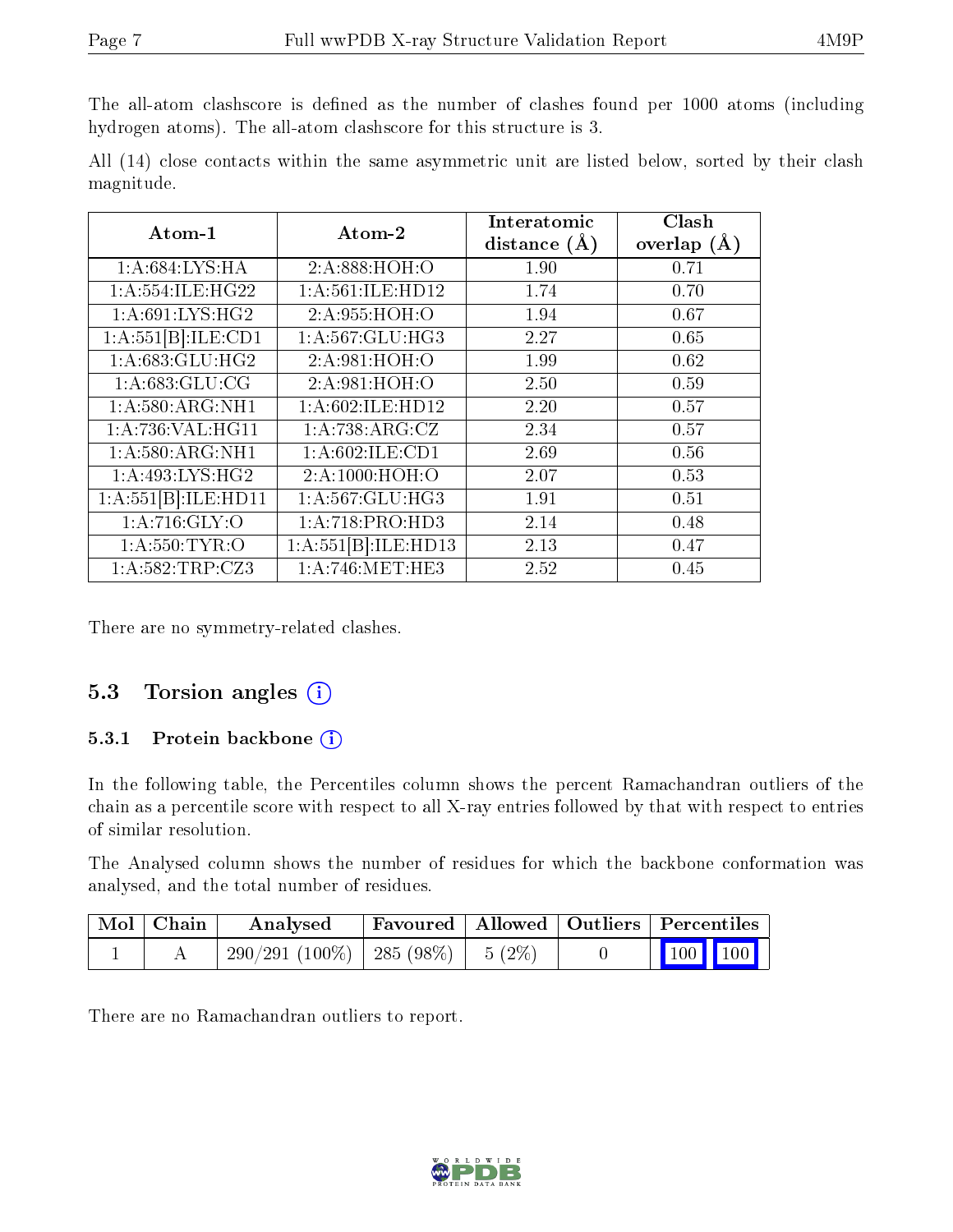#### 5.3.2 Protein sidechains  $(i)$

In the following table, the Percentiles column shows the percent sidechain outliers of the chain as a percentile score with respect to all X-ray entries followed by that with respect to entries of similar resolution.

The Analysed column shows the number of residues for which the sidechain conformation was analysed, and the total number of residues.

| $Mol$   Chain | Analysed                       | $\perp$ Rotameric   Outliers   Percentiles |                    |            |  |
|---------------|--------------------------------|--------------------------------------------|--------------------|------------|--|
|               | $231/230$ (100\%)   226 (98\%) |                                            | $\frac{1}{5}$ (2%) | $52 \, 33$ |  |

All (5) residues with a non-rotameric sidechain are listed below:

| Mol | Chain | Res | Type       |
|-----|-------|-----|------------|
|     |       | 569 | <b>LYS</b> |
|     |       | 576 | <b>ASN</b> |
|     |       | 596 | ASP        |
|     |       | 634 | $\rm{ARG}$ |
|     |       | 684 | LYS        |

Some sidechains can be flipped to improve hydrogen bonding and reduce clashes. All (1) such sidechains are listed below:

| Chain | $\mathbb{R}$ es ' | vpe |
|-------|-------------------|-----|
|       |                   |     |

#### $5.3.3$  RNA  $(i)$

There are no RNA molecules in this entry.

#### 5.4 Non-standard residues in protein, DNA, RNA chains (i)

There are no non-standard protein/DNA/RNA residues in this entry.

#### 5.5 Carbohydrates  $(i)$

There are no carbohydrates in this entry.

#### 5.6 Ligand geometry  $(i)$

There are no ligands in this entry.

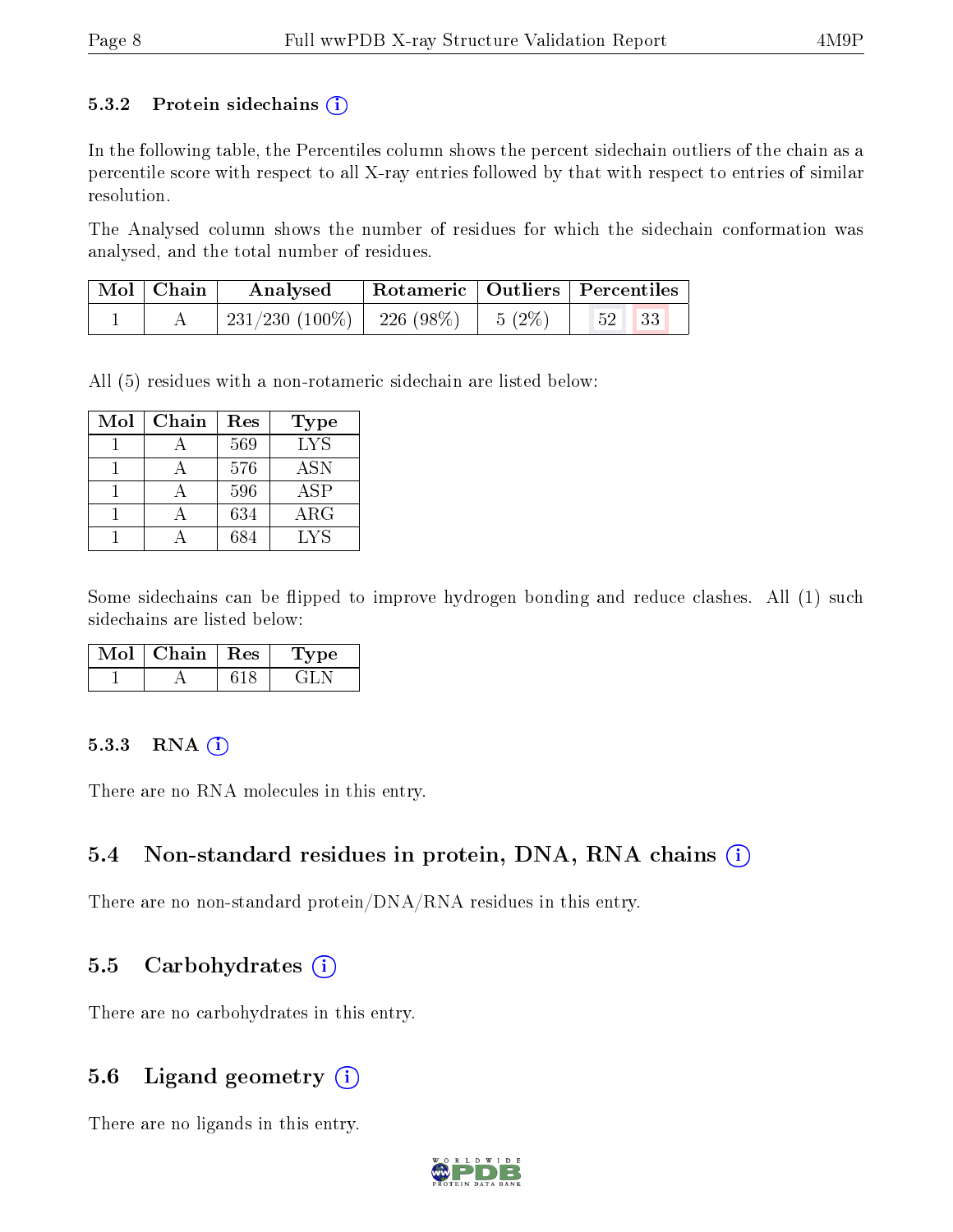### 5.7 [O](https://www.wwpdb.org/validation/2017/XrayValidationReportHelp#nonstandard_residues_and_ligands)ther polymers (i)

There are no such residues in this entry.

### 5.8 Polymer linkage issues (i)

There are no chain breaks in this entry.